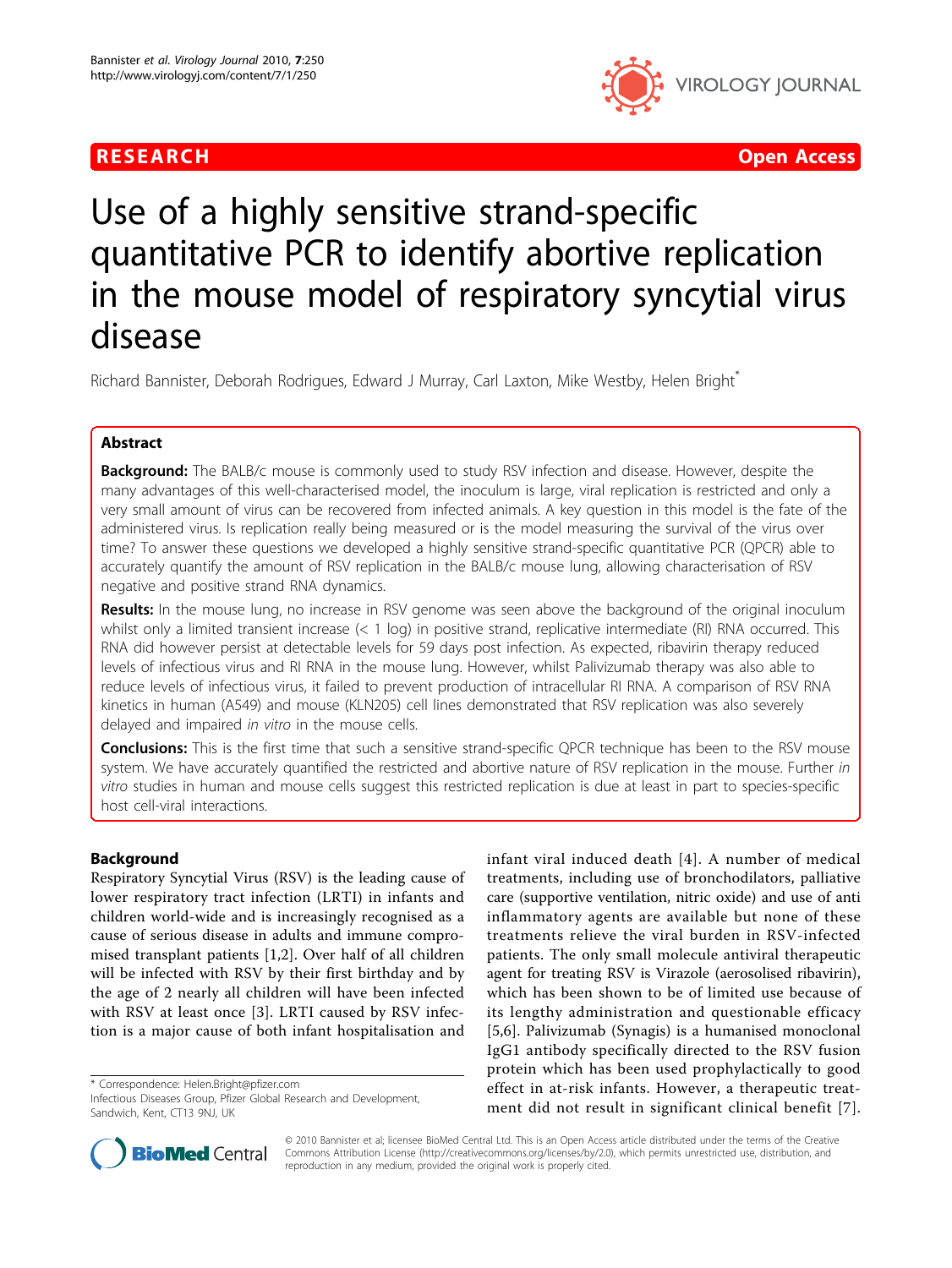Thus, there is a clear, unmet medical need to develop therapies able to ameliorate RSV disease [\[8](#page-9-0)-[10\]](#page-9-0).

RSV is a negative-stranded RNA virus belonging to the Paramyxoviridae family. The negative sense singlestrand RSV genome comprises a RNA molecule encoding 11 proteins. Upon host cell infection positive-sense viral mRNAs are synthesised by the viral RNA polymerase, these mRNAs make use of host-cell machinery to synthesise viral proteins. Genome replication occurs via the production of a positive sense replicative intermediate (RI) RNA strand by the same viral RNA polymerase; this RI RNA is used as a template for the synthesis of more negative sense genome [\[11-13](#page-9-0)].

The use of *in vivo* models with good clinical translation is vital in the search for new treatments for disease A number of different animal models have been used to study RSV infection and replication and to evaluate potential therapies, including primates, bovines and rodents [[14\]](#page-9-0). The majority of in vivo studies have been conducted using either the BALB/c mouse [\[15](#page-9-0)] or the cotton rat (Sigmodon hispidus) [\[16](#page-9-0)] models. The cotton rat is moderately permissive to human respiratory viral infection and RSV is able to replicate and produce viral progeny in the lungs [[17\]](#page-10-0). The BALB/c mouse is also susceptible to RSV infection [[18\]](#page-10-0) and, though less permissive than the cotton rat [[19](#page-10-0)], constitutes a more practical model due to the availability of a larger number of immunological and molecular reagents as well as the availability of transgenic animals. Like the cotton rat, the mouse requires inoculation with a high dose (usually  $10^6$  PFU) to achieve viral replication. The actual amount of viral replication occurring following infection with such a supra-physiological dose of RSV has never been accurately determined.

We therefore developed a strand-specific real-time quantitative polymerase chain reaction (QPCR) method to monitor the kinetics of RSV RNA replication in the mouse lung. BALB/c mice were infected with RSV A2 and viral RNA in mouse lungs were monitored over an extended time course. Levels of infectious virus in lungs were also measured. Taken together, results from these 2 assays showed that RSV RNA synthesis and viral replication was severely limited in the mouse. Treatment with a prophylactic antibody (palivizumab) did not affect viral RNA replication and persistence, but did impair the production of infectious progeny virus, indicating that abortive replication [\[16\]](#page-9-0) occurs in the mouse. By contrast, positive sense viral RNA and infectious virus production were both disrupted by ribavirin. Further in vitro studies in human and mouse cells demonstrated that although both cell types were equally susceptible to infection; viral RNA synthesis was delayed and impaired in mouse cells. This finding suggests that a speciesspecific host-virus interaction inhibits the capacity for RSV replication in the mouse.

#### Methods

# Animals

Female BALB/c mice (6-8 weeks old), specific pathogen free, were purchased from Charles River Laboratories and housed in an animal care facility in ventilated isolation cubicles. Water and chow were provided ad libitum. Mice were allowed to acclimate to the new environment for 1-2 weeks and housed in groups according to experimental setup. All experiments with animals were carried out in compliance with UK legislation and subject to local ethical review.

#### Virus, cells and viral assays

RSV-A2 was obtained from Advanced Biotechnologies Inc. Stocks were produced by infecting Hep-2 cells at a multiplicity of infection (MOI) of 0.1 focus forming units (FFU) per cell. Following 4-5 days incubation, infected cells were harvested and snap frozen in dry ice and methanol and stored at -80°C. Viral titres were determined by a HEp2 based immunofluorescence assay and expressed as FFU/ml [[20\]](#page-10-0). UV-inactivated RSV (UVRSV) was generated by exposing RSV A2 to UV radiation at 254 nm for 20 minutes using a Stratalinker (Stratagene). Loss of infectivity of UVRSV was confirmed by infecting Hep2 cells (MOI ranging from 0.1-1 FFU/cell). For animal studies, viral titres were expressed as geometric means +/- standard errors of means (SEM) for all animals in a group.

A549 cells (human lung carcinoma) and KLN205 cells (DBA/2 mouse lung squamous cell carcinoma) were purchased from ATCC and maintained in DMEM or EMEM respectively, each supplemented with 100 IU/ml of penicillin, 100 μg/ml streptomycin, 2 mM L-glutamine, and 10% foetal calf serum (FCS).

#### Drugs

Ribavirin was obtained from Sigma-Aldrich and Palivizumab (Synagis, MedImmune) was obtained from Idis Ltd.

#### RSV infection in vivo

For preliminary RSV replication and dynamics studies, mice were inoculated once intranasally (i.n.) with 50 μl of either RSV A2 (1  $\times$  10<sup>6</sup> FFU per animal) or an equivalent concentration of UVRSV. One group of control mice was left untreated. Animals were sacrificed at 1, 5, 8, 17, 24, 48 and 72 hours and 7, 10, 37 and 59 days after infection (3 mice per time point). The lungs were removed from the thorax, dissected into two and each weighed. One lung was placed into RNAlater (Ambion) for subsequent RNA extraction and Taqman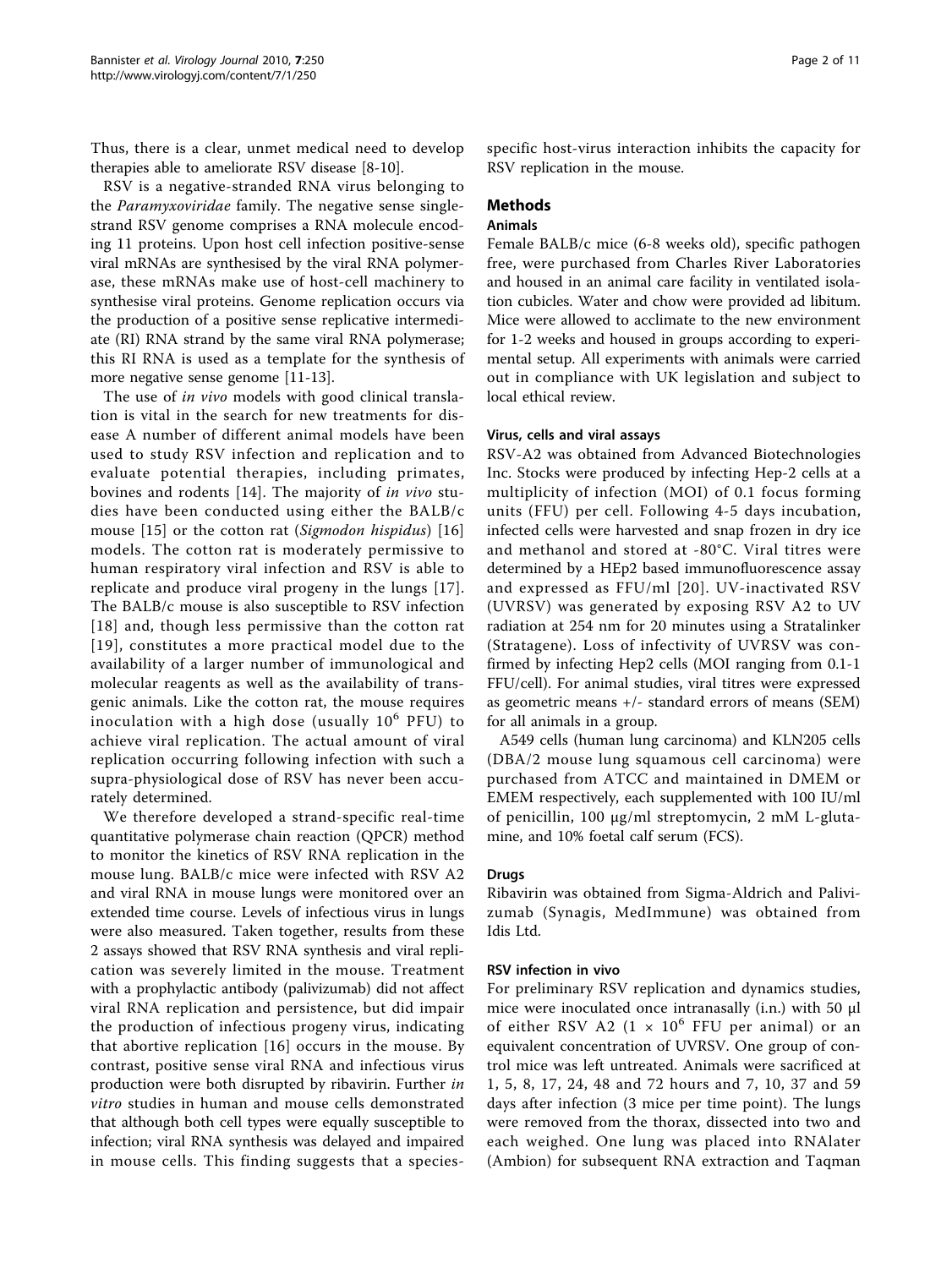<span id="page-2-0"></span>analyses. The second lung was processed by hand-held homogeniser (Omni) in 1 ml MEM (Invitrogen). Homogenates were centrifuged, clarified viral supernatant diluted 1:3 in MEM and 50 μl used in triplicate in immunofluorescence assay [[20\]](#page-10-0).

For experiments conducted to investigate inhibition of RSV replication, one group of animals were administered a single intramuscular injection of palivizumab (5 mg/kg of body weight) 24 hours prior to infection with RSV. A second group were administered ribavirin (100 mg/kg of body weight) intraperitoneally one hour prior to RSV challenge. These groups, plus a further untreated group, were inoculated intra nasally with 75 μL RSV A2 (2.6  $\times$  10<sup>6</sup> FFU/mouse). Ribavirin treatment was re-administered 5 hours post virus inoculation and twice daily dosing of this compound continued for a further day. Ribavirin treatment was not administered on day 2. Dosing continued on day 3 at 50 mg/kg twice daily until day 6 post virus infection. Animals were sacrificed at 1, 8, 24, 48 and 72 hours and 5, 7 and 10 days post infection (6 animals per group per time point). Lungs were harvested for viral titrations and RNA extraction.

# In-vitro transcript standard production

A region of the RSV A2 nucleocapsid domain was isolated using a nested primer approach. RSV A2 viral RNA was prepared from crude preparation using the QIAamp viral RNA minikit (Qiagen). RNA was reverse transcribed using the High Capacity cDNA reverse-transcription kit (Applied Biosystems) with random primers. PCR was conducted using Pwo Superyield polymerase (Roche) with external primers (Table 1) at an annealing temperature of 60°C for 35 cycles followed by nested primer (Table 1) PCR using cycling conditions as described above. Gel-purified PCR product was restriction-cloned into pGEM-4Z vector (Promega), grown in Oneshot TOP10 chemically competent E. coli (Invitrogen) and plasmid purified by QIAprep Spin Miniprep Kit (Qiagen). Clones were sequence-checked at Lark Technologies, UK. The insert plus bacterial promoter vector sequences of verified clones was isolated by PCR using Pwo Superyield polymerase with M13 forward (-20) and reverse primers at an annealing temperature of 55°C for 35 cycles. Positive and negative sense in vitro transcripts were synthesised by Sp6 and T7 RNA polymerase (Promega) respectively, these products were treated with Turbo DNase (Ambion) and purified by 3 M sodium acetate (pH 5.5) precipitation. Stocks of  $10^8$  absolute copies per μl were prepared and stored at -80°C.

# Strand-specific real time QPCR

RNA was prepared from mouse lungs using an RNeasy kit (Qiagen) following manufacturer's instructions. First strand cDNA was synthesised from RNA using Reverse Transcription Reagents (Applied Biosystems) with gene specific primers targeted to the positive or negative sense RSV A2 nucleocapsid region RNA (Table 1). Primers contain a tag sequence recognised by a tag-specific primer in QPCR reactions; this reduces the detection of non-specific, self-primed cDNAs [[21\]](#page-10-0). Reactions (10 μl) comprised  $1 \times$  reaction buffer, 5.5 mM MgCl<sub>2</sub>, 0.5 mM dNTP mix, 2.5 μM strand-specific primers, 4 U RNase inhibitor and 12.5 U reverse transcriptase with 4 μl total RNA preparation in water. Reactions were performed at 50°C for 40 mins followed by 95°C for 5 mins. Positive strand detection by QPCR was performed using TaqMan® Universal PCR mastermix (Applied Biosystems) with positive sense RNA specific primer, 800 nM tag-specific primer and 100 nM probe (Table 1). Reactions were performed using an Applied Biosystems 7900 HT. Samples were held at 50°C for

Table 1 Primer sequences used for RNA standard generation, cDNA synthesis and QPCR.

| Primer                                     | Sequence                                                 |  |  |
|--------------------------------------------|----------------------------------------------------------|--|--|
| In vitro standard external positive sense  | <b>TCCAGCAAATACACCATCCA</b>                              |  |  |
| In vitro standard external negative sense  | <b>CTGCTTCACCACCCAATTTT</b>                              |  |  |
| In vitro standard nested positive sense    | ATA <b>GAATTC</b> GGTATGTTATATGCGATGTCTAGGT <sup>1</sup> |  |  |
| In vitro standard nested positive sense    | ATAGGATCCTGCTAAGACTCCCCACCGTAA <sup>2</sup>              |  |  |
| Positive sense RNA-specific cDNA synthesis | <b>CGGTCATGGTGGCGAATAATCCTGCAAAAATCCCTTCAACT3</b>        |  |  |
| Negative sense RNA-specific cDNA synthesis | <b>CGGTCATGGTGGCGAATAAACTTTATAGATGTTTTTGTTCA3</b>        |  |  |
| Positive sense-specific QPCR primer        | CCCCACTTTATAGATGTTTTGTTCA                                |  |  |
| Negative sense-specific QPCR primer        | <b>TCCTGCAAAAATCCCTTCAACT</b>                            |  |  |
| QPCR tag primer                            | CGGTCATGGTGGCGAATAA                                      |  |  |
| Probe                                      | FAM-TTGGTATAGCACAATCTTCTACCAGAGGTGGC-TAMRA               |  |  |

<sup>1</sup> Sequence contains an EcoRI restriction site (bold, underlined)

<sup>2</sup> Sequence contains a BamHI restriction site (bold, underlined)

 $3$  Tag sequence is indicted (bold, underlined)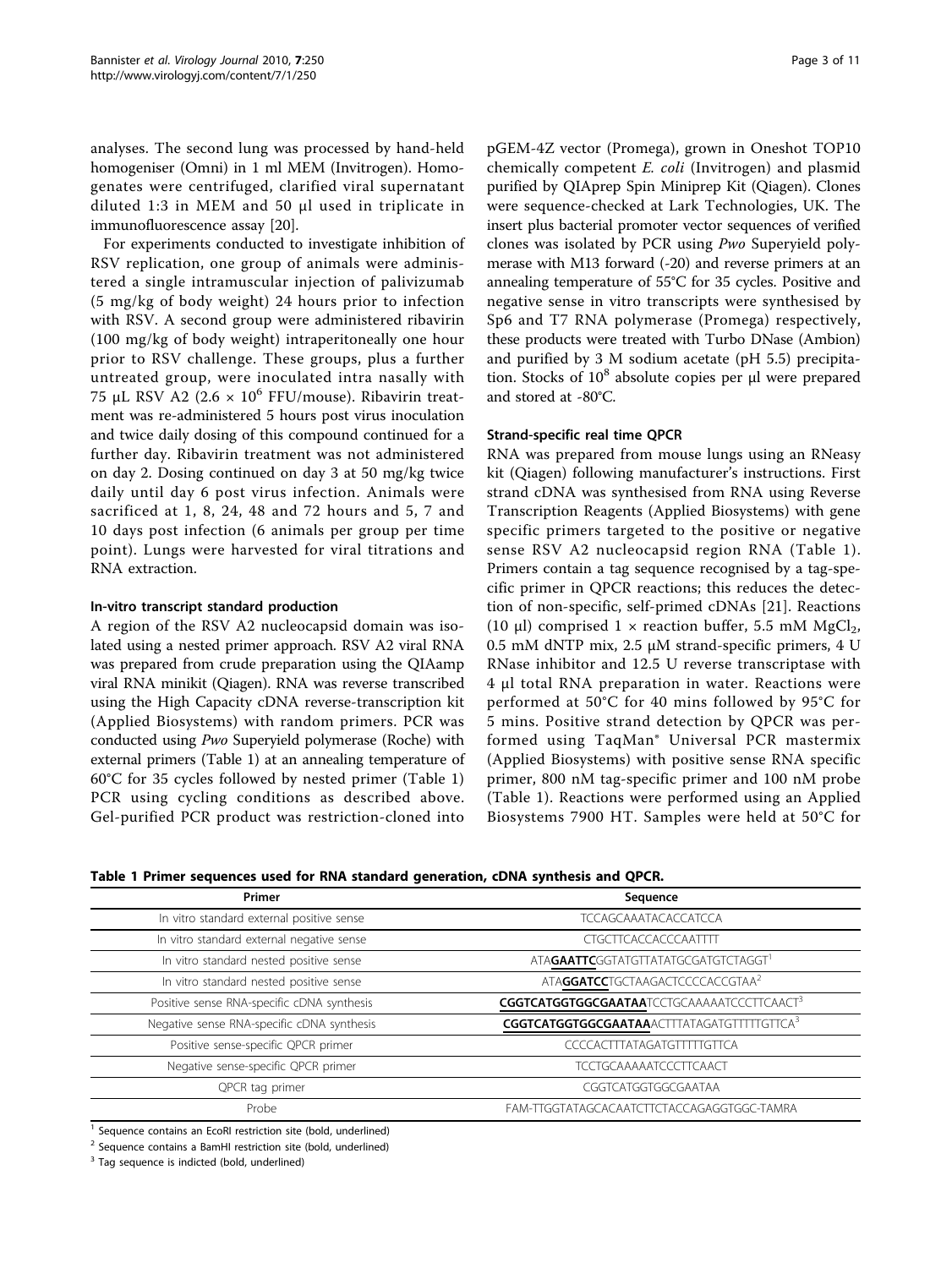<span id="page-3-0"></span>2 mins followed by 95°C for 10 mins and then 40 cycles of 95°C for 15 secs and 60°C for 1 min. Negative sense strand detection was performed as described for the positive sense RNA reaction but substituting the positive sense RNA specific primer for a negative sense RNA primer. Positive and negative sense RNA transcript standard ranges  $(10-10^7)$  absolute copies/ $\mu$ l) were processed alongside samples. The limits of detection for this assay were defined as values measured outside the range of the standard curves. RSV copy number per μl of total mouse lung RNA were normalised to beta-actin detected using commercially available TaqMan® VIC/ MGB primer-limited endogenous control (Applied Biosystems) with random-primed  $1<sup>st</sup>$  strand cDNA synthesised using the High Capacity cDNA reversetranscription kit (Applied Biosystems). Absolute values of normalised RSV copy number were subsequently divided by the weight of the lung tissue from which RNA was extracted and expressed as normalised copy number/g lung wt.

# RSV infection in vitro

To investigate whether RSV RNA synthesis occurs effectively in a mouse cell line compared to a human cell line in vitro, human lung carcinoma cells (A549) and mouse lung epithelial squamous cells (KLN205) were plated at a density of  $1 \times 10^4$  cells per well in 96 well plates and infected with RSV A2 to yield various multiplicities of infection (MOIs) ranging from  $1 \times 10^{-3}$  to 1. Media containing 10% FCS was replaced with fresh media containing 2% FCS after 24 hours. Cells were lysed with RLT buffer (Qiagen) at 1, 8, 24, 48 and 72 hours and after 5 (A549) or 6 (KLN205), 7 and 10 days. Total RNA was prepared using the RNeasy 96 kit (Qiagen). RSV strand-specific QPCR was performed as described above. RSV copy number per μl of total RNA were not normalised to beta-actin but rather analysed separately due to variable rates of cell death observed throughout the experiment and expressed as RSV copy number.

#### **Statistics**

For QPCR analyses the ratio of positive to negative copy number is analysed on the logarithmic scale. Treatments are compared to untreated RSV infected controls at each time point by two-sample t-test incorporating Satterthwaite's adjustment to the degrees to freedom. To allow for testing of multiple time points within a treatment a Bonferroni adjustment was made to achieve an approximate 5% significance level within that treatment. Infectious virus assay data were analysed by 1 way analysis of variance (ANOVA) for significant differences ( $p = < 0.05$ ) between treated

groups and untreated RSV infected controls at each time point.

## Results

# Development of an RSV strand-specific real time quantitative PCR method

A strand-specific QPCR method was developed to study RSV intracellular RNA dynamics. This method distinguishes between negative sense (genomic) RNA and positive sense RNAs (nucleocapsid mRNA and RI RNA) by discrimination at the  $1<sup>st</sup>$  strand cDNA synthesis stage. The strand-specific RSV primers used in the reverse transcription stage contain tag sequences that are incorporated into specifically primed cDNA and this sequence can be specifically targeted by a tag-specific primer during QPCR cycling (Table [1](#page-2-0)). The use of this tag is designed to reduce detection of cDNAs synthesised due to RNA self-priming in the reverse

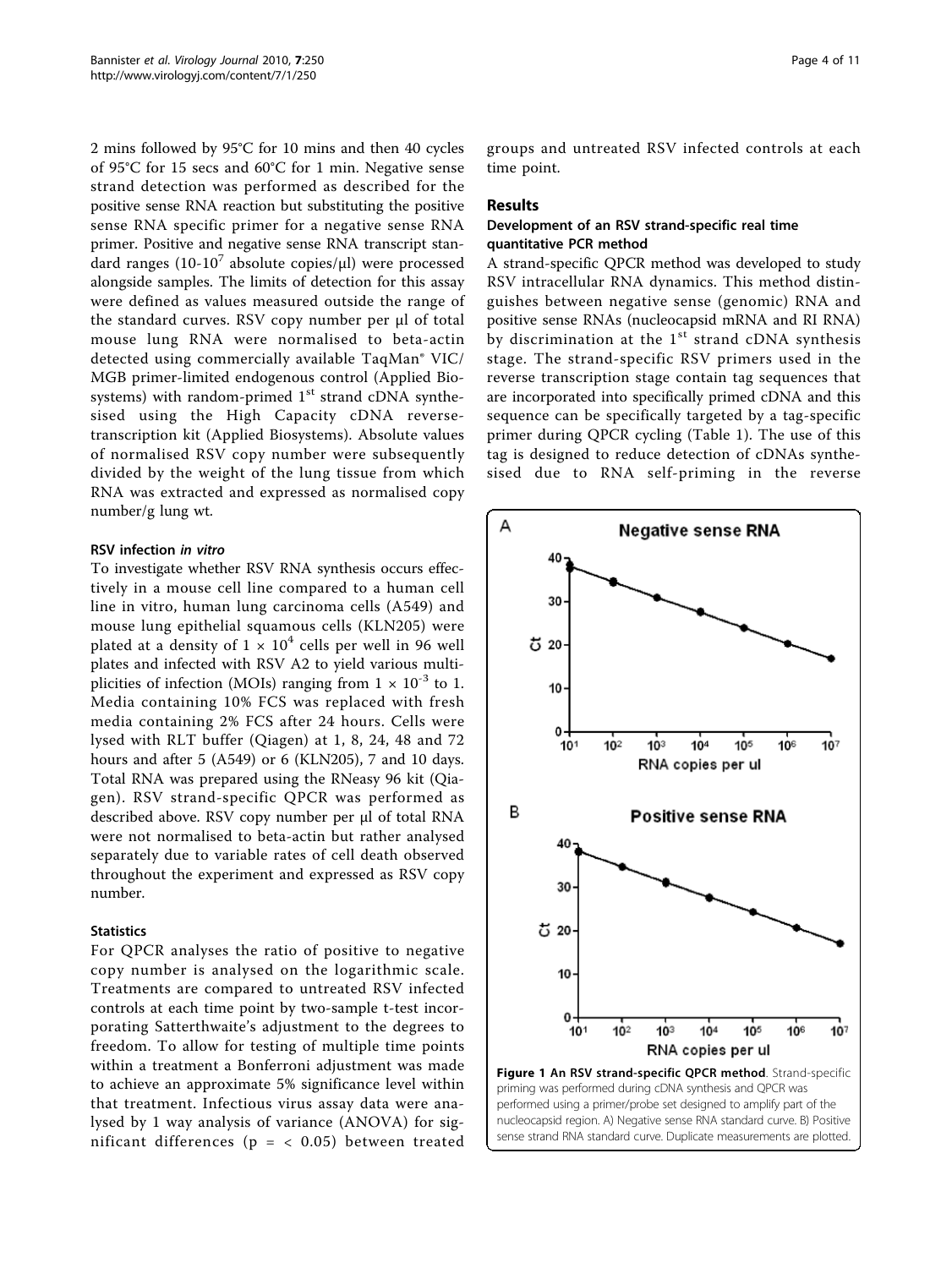| Table 2 Standard curve fits, $R^2$ and specificity of the QPCR. |
|-----------------------------------------------------------------|
|-----------------------------------------------------------------|

| <b>RNA</b> strand      | Slope                | Reaction Efficiency (%) | $R^2$ | Specificity (% non-specific strand detected) |
|------------------------|----------------------|-------------------------|-------|----------------------------------------------|
| Negative (genomic)     | $Y = -3.44x + 41.11$ | Q۵                      | 0.997 | 0.001                                        |
| Positive (mRNA and RI) | $Y = -3.37x + 41.06$ | 98                      | ገ ዓዓ7 | $0.00^{\circ}$                               |

Specificity was assessed by spiking non strand-specific RNA standards into naïve mouse lung RNA. Detection of spiked non strand-specific RNA is expressed as a percentage of measured specific sense standards spiked to mouse lung. Reaction Efficiency defined as 10<sup>(-1/slope)</sup> - 1.

transcription reaction. Standard curves generated using in vitro transcribed RNA standards to monitor negative (Figure [1A](#page-3-0)) and positive (Figure [1B](#page-3-0)) strand specific QPCR revealed that both assays were ≥95% efficient with  $R^2$  values above 0.99 (Table 2). The specificity of the reactions was assessed by spiking positive and negative sense RSV RNA standards into naïve mouse lung RNA and using both positive and negative strand-specific reagents to measure RSV RNA. The detection of non-specific RNA strand in mouse lung RNA background was <0.001% of specific strand detection in both positive and negative sense-specific reactions (Table 2). No signal was detected when naïve mouse lung alone was assayed, ruling out any non-specific effect from selfpriming RNA species.

#### RSV replication dynamics in BALB/c mouse lungs

RSV RNAs were analysed in the lungs of female BALB/c mice dosed i.n. with  $10^6$  FFU per animal over a 59 day period. Another group were infected with UV-inactivated RSV as a control.

Mean normalised copy number/g lung wt. of both positive and negative RSV strands from infected mouse lung RNA preparations remained above  $1 \times 10^6$  for 24 hours following infection (Figure [2A\)](#page-5-0). From 24 hours onwards the amount of RSV negative strand reduced and this trend continued until day 10 when mean measured RNA reached a basal level of approximately  $10<sup>2</sup>$ normalised copies/g lung wt. that persisted to 59 days post-infection. By contrast, the mean positive sense strand RNA remained above  $10^6$  normalised copies/g lung wt. until 72 hours post-infection. The mean negative and positive strand UVRSV RNA both declined in a time dependent manner from  $>10^6$  normalised copies/g lung wt. 1 hour post infection and could not be detected after day 7 p.i. (Figure [2A\)](#page-5-0). FFU assay performed on lung homogenates revealed a high mean FFU/g lung wt. of  $>10^4$  at 1 hour post-dosing that was markedly reduced to  $\langle 10^3$  FFU/g lung wt. by 5 hours (Figure [2B](#page-5-0)). Infectious virus remained at this low level until 72 hours post infection when an increase to  $10^4$  FFU/g lung wt. was observed. Infectious virus reduced again on day 7. No infectious virus was detected from lungs excised from UVRSV dosed mice. Note that no RSV RNA or infectious virus could be detected in the lungs of control, untreated mice. These FFU data agree well with previously published results describing detection of infectious virus from RSV-infected BALB/c mouse lungs over a time-course [[22\]](#page-10-0).

## Effect of ribavirin and palivizumab on RSV replication in BALB/c mouse lungs

Having conducted a time-course overview of intracellular RSV RNA in BALB/c mouse lungs, we investigated the effects that palivizumab and ribavirin treatments have on RNAs in RSV-infected BALB/c mice and how these correlated with their effects on infectious virus production. A group of mice infected with  $2.6 \times 10^6$ FFU RSV were treated prophylactically with palivizumab (5 mg/kg of body weight) 24 hours prior to infection with RSV. A second group were administered ribavirin (100 mg/kg of body weight) intraperitoneally one hour prior to RSV challenge and re-administered throughout the experiment as described in Materials and Methods. Untreated RSV infected mice were also monitored in this experiment.

The use of either ribavirin or palivizumab had no effect on the quantities of intracellular negative sense genomic RNA measured throughout the experiment when compared to untreated RSV dosed mice (Figure [3A](#page-6-0)). However, ribavirin treatment did correlate with an alteration in the time course profile of positive sense RI RNA in mouse lungs compared to untreated RSV dosed mice (Figure [3B\)](#page-6-0). There was a  $\geq 1$  log reduction in mean positive strand RNA relative to untreated RSV infected mice on days 3 and 5. There was no drop in positive strand copy numbers between days 5 and 7 in ribavirin treated mice, however positive strand copy numbers decreased to between  $10^3$ -10<sup>4</sup> normalised copies/g lung wt. on day 10, as was also measured in untreated mice. In palivizumab treated mice the positive sense RNA profile tracked closely that observed in untreated RSV infected mice. Measured RNA quantities were expressed as ratios of positive to negative strand RNA for each treatment (Figure [3C](#page-6-0)). Statistical analyses reveal that the positive/ negative RNA ratio in ribavirin treated mouse lungs is significantly lower than that of untreated mice at days 1, 2, 3 and 5, and significantly higher at day 7. There is no significant difference to untreated RSV infected mice at day 10. It should be noted that dosing of ribavirin to mice was stopped at day 6, which coincides with the time at which the ratio of positive to negative strand RNA in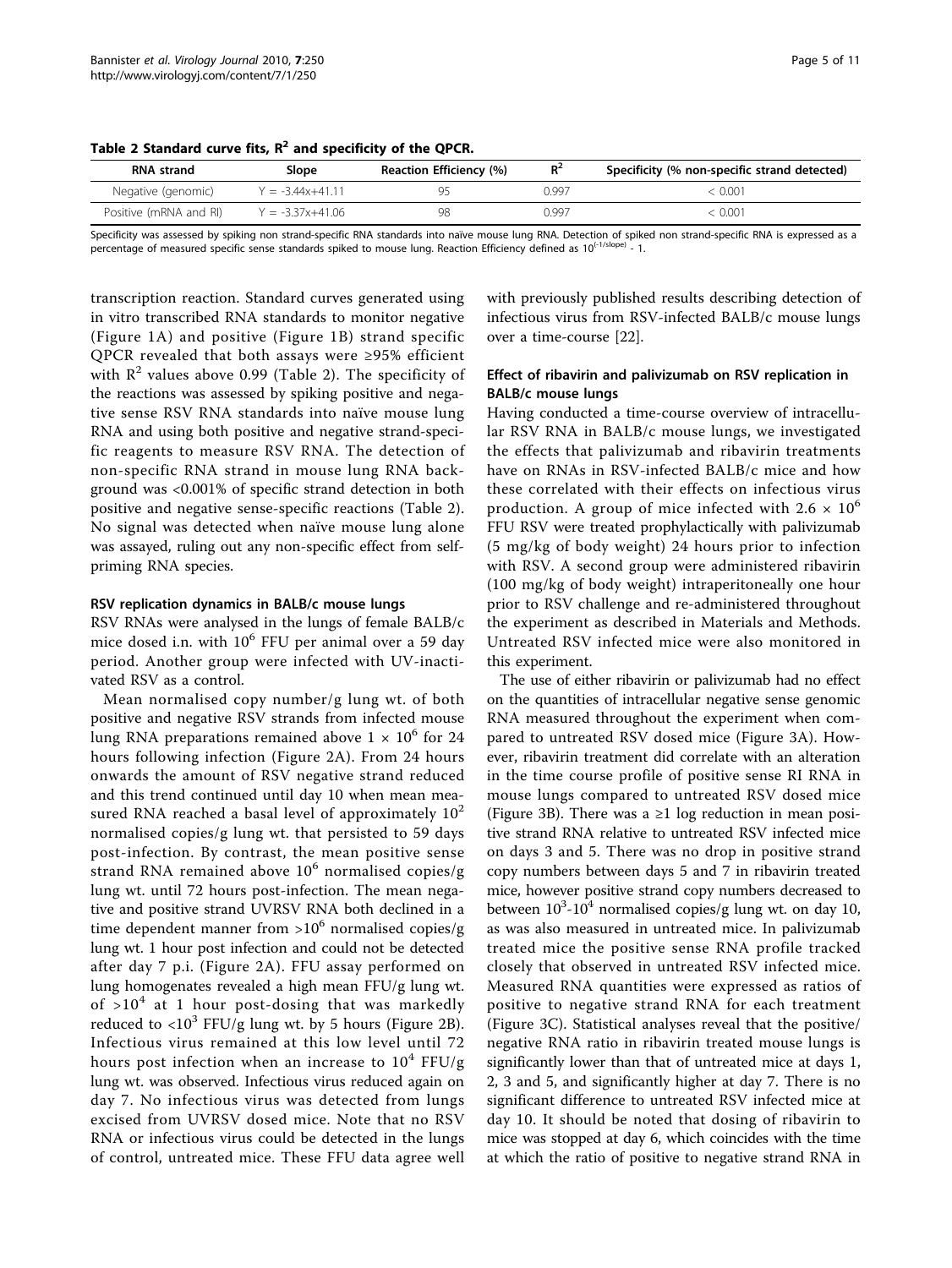ribavirin treated mouse lungs switched from being significantly lower than untreated RSV dosed mice at day 5 to significantly greater at day 7. The RSV RNA strand ratio from palivizumab-treated mouse lungs is not significantly different to that of untreated RSV infected mice at any time point (Figure [3C\)](#page-6-0).

Infectious virus was quantified from lungs 1 hour post-infection by FFU assay (Figure [3D](#page-6-0)). Mean values from the 3 RSV infected groups were all approximately  $10<sup>5</sup>$  FFU/g lung weight. In untreated RSV infected mice, levels of quantified infectious virus increased by 1-2 logs from approximately  $10^3$  FFU/g lung wt. at 24 hours to almost  $10^5$  FFU/g lung wt. at 3 days post infection.

Measured infectious virus remained above  $10^4$  FFU/g lung weight to day 5 but became undetectable at 7 days. In ribavirin treated mice infectious virus in lung homogenates was significantly lower than in untreated RSV infected mice at 24 hours and was undetectable at 48 hours. Infectious virus was again detectable in this group at day 5 and increased at day 7. This increase coincides with a persistence of positive strand RNAs above  $10^5$  copies/g lung wt. at a time when positive sense RNA in untreated mice fell below  $10^5$  copies/g lung wt. (Figure [3B\)](#page-6-0).

Infectious virus detected in lungs from mice treated with palivizumab was significantly lower than untreated

Time of UV-inactivated RSV. Three mice per treatment were sampled at 1, 5, 8, 24, 48 and 72 hours and after 7, 10, 37 and 59 days post-infection. One lung per animal was processed for QPCR analyses, the other for infectivity assay. A) Levels of positive and negative sense RSV RNA in mouse lungs were monitored using strand-specific QPCR. Normalised RSV copy number was determined from strand-specific RNA standard curves corrected by beta actin arbitrary copy number. Means ± SEM for 3 animals per time point are plotted. Lower limit of detection = 80 actin normalised copies per gram lung wt. B) Infectious live virus in mouse lungs was monitored by FFU assay (lower limit of detection =  $10^2$  FFU/g lung wt.) up to day 7 post infection. Individual measurements are plotted and bars indicate mean values.

<span id="page-5-0"></span>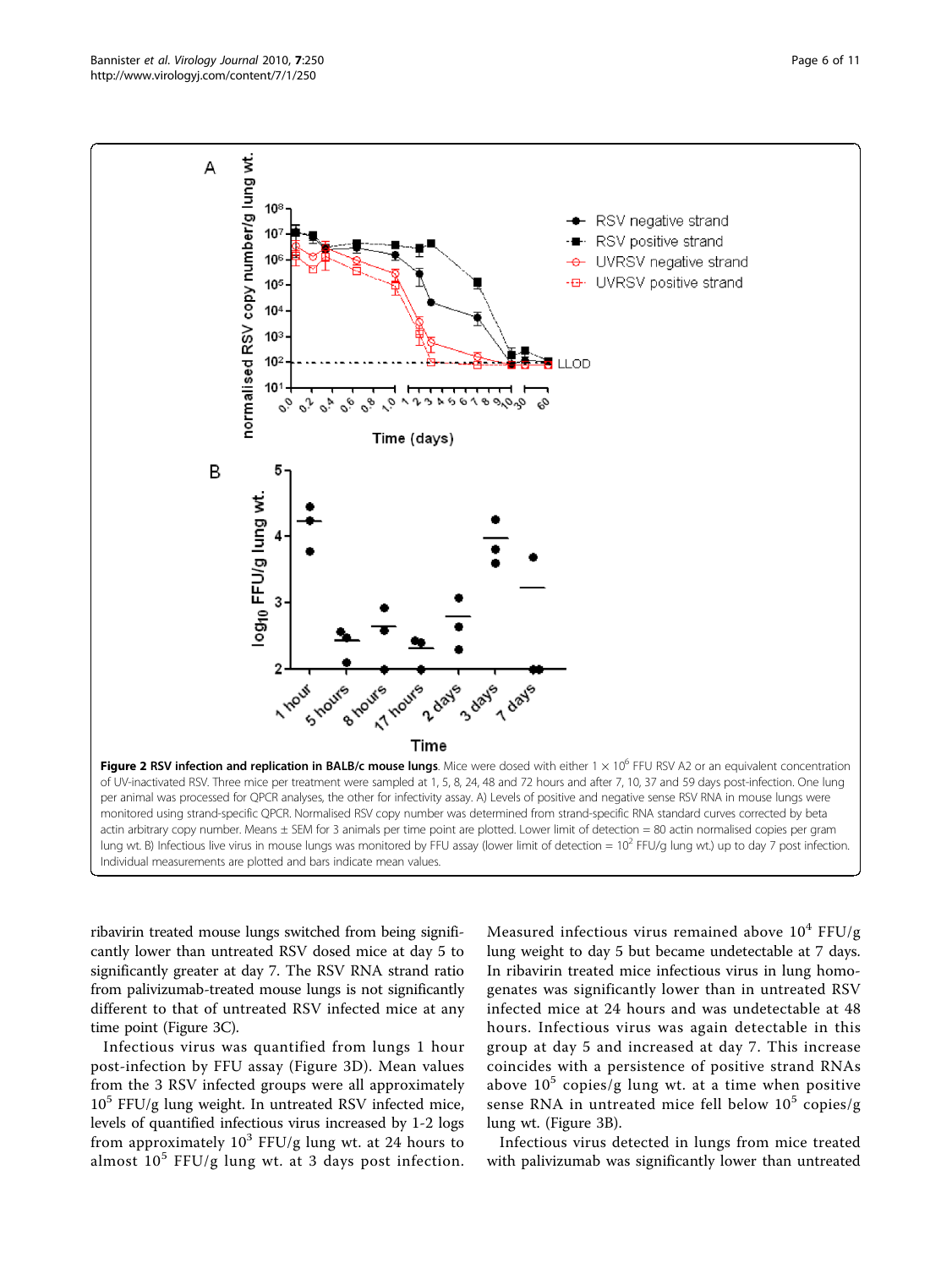<span id="page-6-0"></span>

ratio index of positive to negative strand RNA was constructed and time course profiles for ribavirin and palivizumab treatments are plotted against untreated RSV infected values. Means  $\pm$  95% confidence intervals (n = 6) are shown. D) Infectious live virus in mouse lungs was monitored by FFU assay throughout the time-course. Means  $\pm$  SEM (n = 6) are plotted. Asterisks indicate significant difference (p  $\leq$  0.05) to untreated RSV-infected values at each sampling time. No data was collected post day 7 and is depicted as ND on the graph.

RSV infected mice at 24 and 48 hours post infection. Infectious virus was undetectable from palivizumab treated mouse lungs at all time points past 48 hours.

# RSV RNA replication is severely impaired in mouse cells in vitro

In human A549 cells infected with a low MOI of 1 ×  $10^{-3}$  or  $1 \times 10^{-2}$ , viral RNAs increased from below the limit of detection at 1 hour post infection to maximum levels (negative sense >10<sup>6</sup> copies; positive strand >10<sup>7</sup> copies) at day 5 which were sustained up to the end of the experiment at day 10. When the cells were infected with higher MOIs of  $1 \times 10^{-1}$  or greater, the positive

and negative RSV RNA attained similar maximum levels to those observed in the lower MOI infections (negative sense >10<sup>6</sup> copies; positive strand >10<sup>7</sup> copies) (Figure [4C](#page-7-0) and [4D](#page-7-0)). Viral RNA reaches maximum expression values earlier in cells infected with higher MOI. A decrease in measured negative and positive RNA was observed in MOI 1  $\times$  10<sup>-1</sup> and 1 infections after day 5 (Figure [4C](#page-7-0) and [4D](#page-7-0)) which correlated with a progressive decrease in beta actin gene expression, indicative of cell death (Figure [4E\)](#page-7-0).

In mouse KLN205 cells infected with RSV at a low MOI of  $1 \times 10^{-3}$  no viral RNA could be detected (Figure [4A\)](#page-7-0). At an MOI of  $1 \times 10^{-2}$  very low levels of positive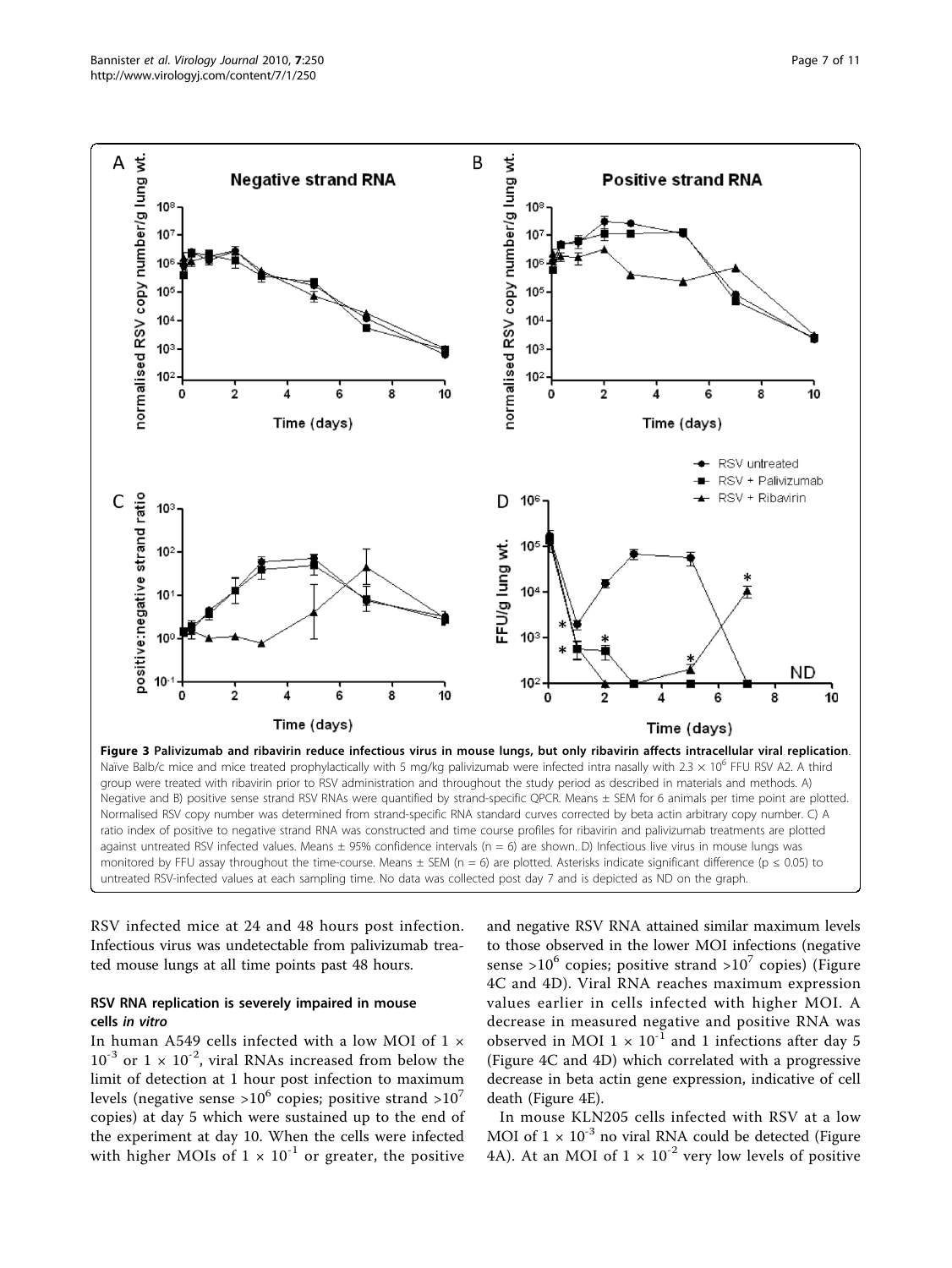<span id="page-7-0"></span>

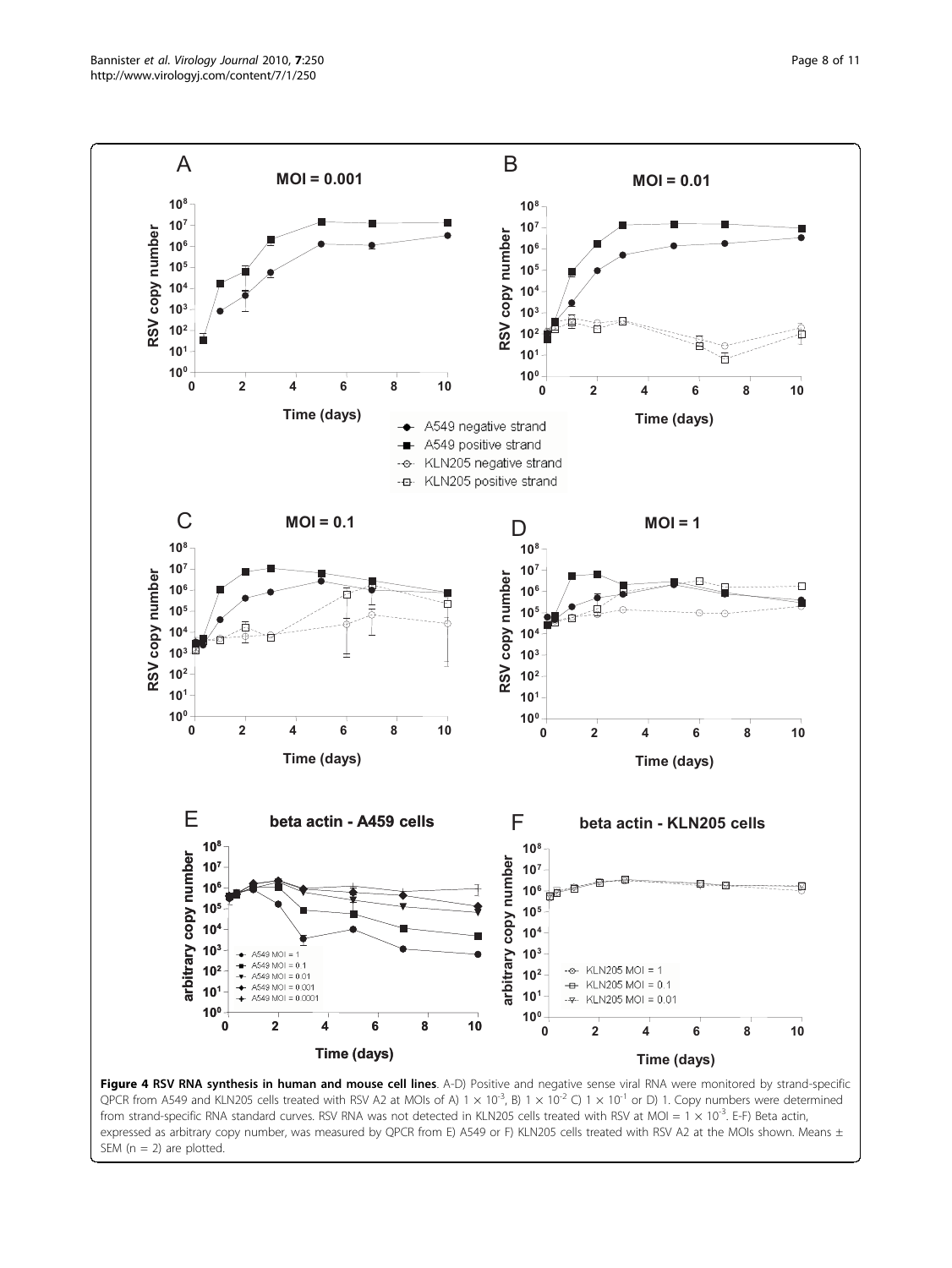and negative sense RSV RNA could be detected (Figure [4B\)](#page-7-0), but at day 10 the mean amounts of neither strand were higher than those measured 1 hour post-infection  $(10^2 \text{ copies}).$ 

In cells infected at a MOI of  $1 \times 10^{-1}$ , mean positive sense RSV RNA increased by 2 logs from  $10<sup>4</sup>$  copies on day 3 to  $10^6$  copies by day 7 (Figure [4C](#page-7-0)). However, no increase in negative sense RNA copy number was observed over the 10 day culture period. A limited increase in positive sense RNA was also observed in cultures infected with an MOI of 1, rising from day  $2 \ (10^5)$ copies) to day 7 ( $10^6$  copies) and was maintained until the end of the study at day 10. Similar to cells infected with the MOI of  $1 \times 10^{-1}$ , no increase in negative strand RNA was observed (Figure [4D](#page-7-0)). Beta actin levels in the mouse KLN205 cells fell less than 0.5 logs between days 2 and 10 indicating that no appreciable cell death had occurred throughout the study (Figure [4F](#page-7-0)).

## **Discussion**

We have developed a strand-specific QPCR method to measure RSV in vitro and in vivo. This method distinguishes between negative sense viral RNA (genome) and positive sense RNA (replicative intermediate and nucleocapsid mRNA). Using this method, we provide a detailed insight into RSV RNA production in infected BALB/c mouse lung. To our knowledge, this is the first time that a strand specific method has been applied to profile RSV RNA dynamics in the BALB/c mouse over such a detailed time course.

Early viral RNA synthesis in mouse lungs is characterised by absolute measures of positive and negative sense RNA being equivalent at infection, followed by a 1-2 logs relative increase in positive strand RNA by day 3 post infection. This disparity between RNA strands decreases again from day 7. It should be noted that this window of maximum disparity between the positive and negative strand copy numbers at day 3 coincides with the highest level of infectious progeny virus detected from mouse lungs following infection. It is known that paramyxovirus replicative intermediate RNA represent 10-40% of the genome [[16\]](#page-9-0), therefore the majority of positive strand RNA synthesis seen here is accounted for by nucleocapsid mRNA production.

That RSV genome and positive strand RNA can be detected in mouse lungs up to at least 59 days postinfection has been reported both here and elsewhere [[15,](#page-9-0)[23\]](#page-10-0). It therefore appears that mice are unable to fully clear the virus following infection. The fact that UV killed RSV was not detected by QPCR past day 7 supports this view of viral persistence. RSV persistence in the lungs has been reported from humans with chronic obstructive pulmonary disease (COPD) [[24\]](#page-10-0), although in another study, RSV infections in COPD were attributed to acute infection rather than low-level persistence [\[25](#page-10-0)]. The significance of persistent low levels of RSV in this and other conditions is unclear at present and further studies are required to elucidate the scope and impact of this phenomenon [[26\]](#page-10-0). However, it is possible that low levels of persistent virus exist between RSV seasons and it is apparent that RSV persistence and strategies for complete viral clearance may be studied in rodent models.

Viral RNA replication has been studied by strand-discriminate QPCR previously in the cotton rat [\[16](#page-9-0)]. Viral genome levels increased by approximately 2 logs from 6 hours post infection to a peak measured on day 4 whereas our studies indicate that in the mouse lung total genomic RNA did not increase in this time frame. Indeed, in the mouse model we observed that viral genome load either decreased after 24 hours or (if a higher inoculum was applied), was maintained for a period of time before decreasing after day 5. These data suggest that RSV has a greater replicative capacity in the cotton rat model compared to the mouse. However until a direct head to head comparison is made between the two species, this cannot be concluded.

Ribavirin has been used extensively as an antiviral therapeutic. Its exact mode of action is poorly defined although several mechanisms have been proposed [[27](#page-10-0)]. Here, as expected, ribavirin treatment had a marked effect on RSV intracellular RNA dynamics as evidenced by the reduction in positive sense RNA in mouse lungs. However, there was little difference seen in the timecourse profiles of total genomic RNA in ribavirin treated and untreated RSV infected mice. This suggests that the amount of new genome synthesised following infection is only a small fraction of that dosed initially and that measuring positive sense RNA specifically is vital to the study of the intracellular viral processes in mouse lung following supra-physiologic dosing.

Prophylactic treatment of RSV-infected mice with the neutralising antibody palivizumab resulted in a reduction in infectious progeny virus detected in the lung, although a reduction in positive sense strand RNA was not observed. These findings agree with those previously observed in the cotton rat, where a lack of detectable progeny virus occurred despite intracellular replication taking place. This phenomenon was termed abortive replication [[16](#page-9-0)]. The authors speculated that abortive replication could occur due to the blocking of production and release of large amounts of progeny virus despite infection occurring in the presence of high titres of neutralising antibody. Our data support this hypothesis. We conclude that the evaluation of antibodymediated viral therapies in the mouse model may be confounded by the high viral titres required for effective infection.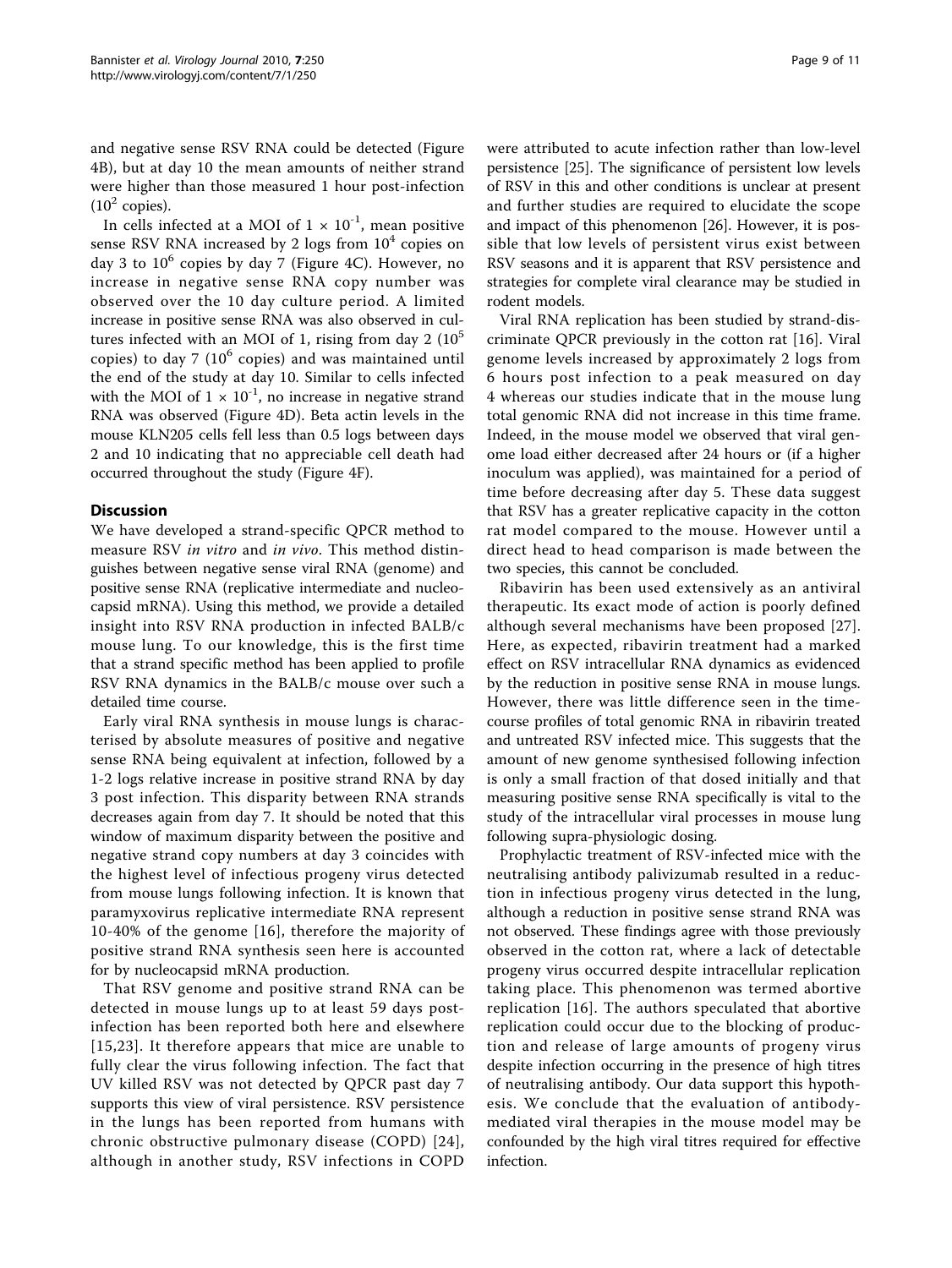<span id="page-9-0"></span>To investigate whether the restricted replication pattern seen in the mouse is purely an *in vivo* phenomenon, we infected lung epithelial carcinoma cells from human (A549) and mouse (KLN205) with RSV and studied viral replication by strand-specific QPCR. One hour post infection, the input viral RNA levels were very similar in both human and mouse cells, irrespective of MOI or cell type, indicating that the mouse and human cells had been exposed to equivalent amounts of viral RNA. However, a clear increase in either viral RNA strand only occurred in mouse cells when they were infected with a high MOI of 0.1 or 1. This situation mirrors that which occurs in the mouse in vivo model in that an extremely high viral titre is required for replication [14]. Moreover, the increase in positive strand viral RNA was considerably delayed, occurring after a lag time of 3 days in culture suggesting that the virus has undergone a period of adaptation. Overall, RSV RNA synthesis in human A549 cells was at least 3 orders of magnitude more efficient than that observed in mouse cells, illustrating that RSV cannot replicate efficiently in mouse KLN205 cells. This data suggests that some host-specific block to viral replication exists, though a wider range of human and mouse cell lines require testing to confirm this.

It is unclear why the murine cells did not facilitate RSV RNA synthesis to the same extent as seen in human cells. It may be that RNA replication in KLN205 cells is inhibited either by the presence or absence of one or more host factors required for the viral life cycle. For example, it is known that RSV can modulate host cell anti-viral responses, such as the degradation of STAT2 by NS1 [[28](#page-10-0)], which inhibits the interferon response. Poor replication of RSV in mouse embryo cells has been described previously [[29\]](#page-10-0). This was attributed to the mouse interferon response as treatment of infected cells with anti-mouse interferon improved virus yields. Perhaps RSV is not able to modulate the mouse interferon response to the same extent as human interferon. Alternatively, it is also known that RSV requires host proteins to replicate efficiently. Phosphorylation of the RSV P protein by casein 2 is required for transcription elongation activity of the viral polymerase in-vitro [[30](#page-10-0)]. It is plausible that species-specific differences in host factors may impair the ability of RSV to replicate efficiently in mouse cells, as is exemplified with HIV and APOBEC3G [\[31](#page-10-0)].

In conclusion, we have demonstrated and quantified the abortive and restricted nature of RSV RNA synthesis and replication in mouse using a highly sensitive and specific QPCR method. We have gone on to provide evidence that the impaired replication may be due to a murine host-virus interaction. We suggest a number of candidates and work is ongoing to identify these interactions.

#### Acknowledgements

The authors thank Julien Browne, Frances Burden, Bhavika Desai, Tansi Khodai, Susanne Lang, Hannah Perkins and Joanne Strawbridge for practical support. We would also like to thank Chloe Brown, Lisa-Marie Burrows and Lindsey Cousens in Pfizer CM. The statistical support of Katrina Gore and Richard Lyons is also gratefully acknowledged.

#### Authors' contributions

RB carried out the molecular and cellular studies and drafted the manuscript. DR carried out the in vivo and cellular assays and analysis and interpretation of data, EJM, MW and CL participated in the design of the study and analysis and interpretation of data. HB conceived of the study, participated in its design and coordination and helped to draft the manuscript. All authors read and approved the final manuscript.

#### Competing interests

All authors are or were employed in a full-time capacity by Pfizer Research and Development.

#### Received: 15 June 2010 Accepted: 22 September 2010 Published: 22 September 2010

#### References

- 1. Han LL, Alexander JP, Anderson LJ: [Respiratory syncytial virus pneumonia](http://www.ncbi.nlm.nih.gov/pubmed/9841818?dopt=Abstract) [among the elderly: an assessment of disease burden.](http://www.ncbi.nlm.nih.gov/pubmed/9841818?dopt=Abstract) J Infect Dis 1999, 179:25-30.
- 2. McCarthy AJ, Kingman HM, Kelly C, Taylor GS, Caul EO, Grier D, Moppett J, Foot AB, Cornish JM, Oakhill A, et al: [The outcome of 26 patients with](http://www.ncbi.nlm.nih.gov/pubmed/10627641?dopt=Abstract) [respiratory syncytial virus infection following allogeneic stem cell](http://www.ncbi.nlm.nih.gov/pubmed/10627641?dopt=Abstract) [transplantation.](http://www.ncbi.nlm.nih.gov/pubmed/10627641?dopt=Abstract) Bone Marrow Transplant 1999, 24:1315-1322.
- 3. Glezen WP, Greenberg SB, Atmar RL, Piedra PA, Couch RB: [Impact of](http://www.ncbi.nlm.nih.gov/pubmed/10659876?dopt=Abstract) [respiratory virus infections on persons with chronic underlying](http://www.ncbi.nlm.nih.gov/pubmed/10659876?dopt=Abstract) [conditions.](http://www.ncbi.nlm.nih.gov/pubmed/10659876?dopt=Abstract) Jama 2000, 283:499-505.
- 4. Leader S, Kohlhase K: [Recent trends in severe respiratory syncytial virus](http://www.ncbi.nlm.nih.gov/pubmed/14615711?dopt=Abstract) [\(RSV\) among US infants, 1997 to 2000.](http://www.ncbi.nlm.nih.gov/pubmed/14615711?dopt=Abstract) J Pediatr 2003, 143:S127-132.
- 5. DeVincenzo JP: [Therapy of respiratory syncytial virus infection.](http://www.ncbi.nlm.nih.gov/pubmed/10959759?dopt=Abstract) Pediatr Infect Dis J 2000, 19:786-790, discussion 802-784, 811-783.
- Greenough A, Thomas M: [Respiratory syncytial virus prevention: past and](http://www.ncbi.nlm.nih.gov/pubmed/11249487?dopt=Abstract) [present strategies.](http://www.ncbi.nlm.nih.gov/pubmed/11249487?dopt=Abstract) Expert Opin Pharmacother 2000, 1:1195-1201.
- 7. Saez-Llorens X, Moreno MT, Ramilo O, Sanchez PJ, Top FH Jr, Connor EM: [Safety and pharmacokinetics of palivizumab therapy in children](http://www.ncbi.nlm.nih.gov/pubmed/15295219?dopt=Abstract) [hospitalized with respiratory syncytial virus infection.](http://www.ncbi.nlm.nih.gov/pubmed/15295219?dopt=Abstract) Pediatr Infect Dis J 2004, 23:707-712.
- 8. Andries K, Moeremans M, Gevers T, Willebrords R, Sommen C, Lacrampe J, Janssens F, Wyde PR: [Substituted benzimidazoles with nanomolar activity](http://www.ncbi.nlm.nih.gov/pubmed/14638397?dopt=Abstract) [against respiratory syncytial virus.](http://www.ncbi.nlm.nih.gov/pubmed/14638397?dopt=Abstract) Antiviral Res 2003, 60:209-219.
- 9. Douglas JL, Panis ML, Ho E, Lin KY, Krawczyk SH, Grant DM, Cai R, Swaminathan S, Cihlar T: [Inhibition of respiratory syncytial virus fusion by](http://www.ncbi.nlm.nih.gov/pubmed/12692208?dopt=Abstract) [the small molecule VP-14637 via specific interactions with F protein.](http://www.ncbi.nlm.nih.gov/pubmed/12692208?dopt=Abstract) J Virol 2003, 77:5054-5064.
- 10. Wyde PR, Chetty SN, Timmerman P, Gilbert BE, Andries K: [Short duration](http://www.ncbi.nlm.nih.gov/pubmed/14638398?dopt=Abstract) [aerosols of JNJ 2408068 \(R170591\) administered prophylactically or](http://www.ncbi.nlm.nih.gov/pubmed/14638398?dopt=Abstract) [therapeutically protect cotton rats from experimental respiratory](http://www.ncbi.nlm.nih.gov/pubmed/14638398?dopt=Abstract) [syncytial virus infection.](http://www.ncbi.nlm.nih.gov/pubmed/14638398?dopt=Abstract) Antiviral Res 2003, 60:221-231.
- 11. Cowton VM, McGivern DR, Fearns R: [Unravelling the complexities of](http://www.ncbi.nlm.nih.gov/pubmed/16760383?dopt=Abstract) [respiratory syncytial virus RNA synthesis.](http://www.ncbi.nlm.nih.gov/pubmed/16760383?dopt=Abstract) J Gen Virol 2006, 87:1805-1821.
- 12. Hacking D, Hull J: Respiratory syncytial virus-[viral biology and the host](http://www.ncbi.nlm.nih.gov/pubmed/12217726?dopt=Abstract) [response.](http://www.ncbi.nlm.nih.gov/pubmed/12217726?dopt=Abstract) J Infect 2002, 45:18-24.
- 13. Sugrue RJ: [Interactions between respiratory syncytial virus and the host](http://www.ncbi.nlm.nih.gov/pubmed/16953942?dopt=Abstract) [cell: opportunities for antivirus strategies?](http://www.ncbi.nlm.nih.gov/pubmed/16953942?dopt=Abstract) Expert Rev Mol Med 2006, 8:1-17.
- 14. Domachowske JB, Bonville CA, Rosenberg HF: [Animal models for studying](http://www.ncbi.nlm.nih.gov/pubmed/15577578?dopt=Abstract) [respiratory syncytial virus infection and its long term effects on lung](http://www.ncbi.nlm.nih.gov/pubmed/15577578?dopt=Abstract) [function.](http://www.ncbi.nlm.nih.gov/pubmed/15577578?dopt=Abstract) Pediatr Infect Dis J 2004, 23:S228-234.
- 15. Estripeaut D, Torres JP, Somers CS, Tagliabue C, Khokhar S, Bhoj VG, Grube SM, Wozniakowski A, Gomez AM, Ramilo O, et al: [Respiratory](http://www.ncbi.nlm.nih.gov/pubmed/18828742?dopt=Abstract) [syncytial virus persistence in the lungs correlates with airway](http://www.ncbi.nlm.nih.gov/pubmed/18828742?dopt=Abstract) [hyperreactivity in the mouse model.](http://www.ncbi.nlm.nih.gov/pubmed/18828742?dopt=Abstract) J Infect Dis 2008, 198:1435-1443.
- 16. Boukhvalova MS, Prince GA, Blanco JC: [Respiratory syncytial virus infects](http://www.ncbi.nlm.nih.gov/pubmed/17596309?dopt=Abstract) [and abortively replicates in the lungs in spite of preexisting immunity.](http://www.ncbi.nlm.nih.gov/pubmed/17596309?dopt=Abstract) J Virol 2007, 81:9443-9450.